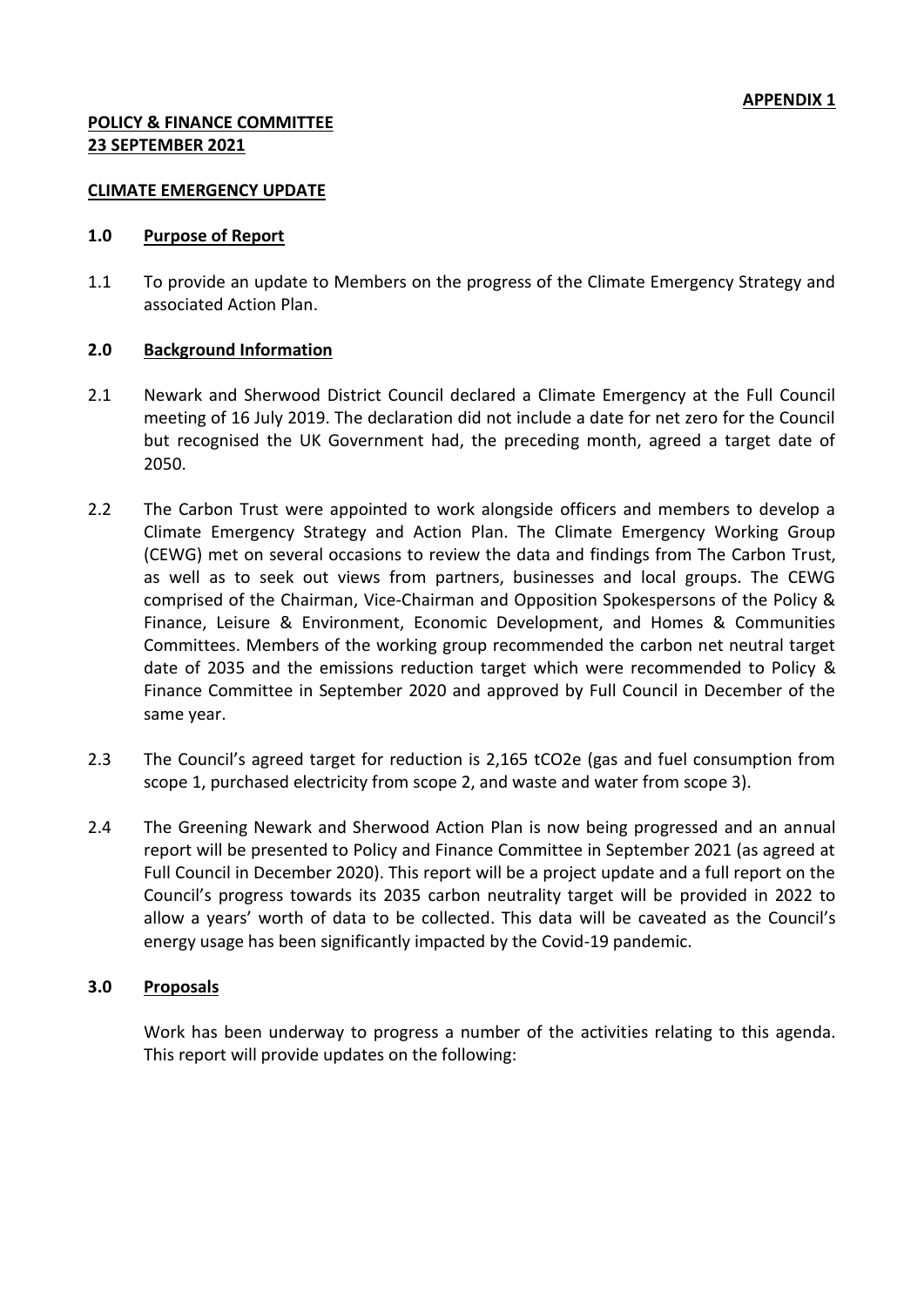| Electric vehicle<br>Charge points                                                       |                       | Electric vehicle<br>transition                                                      |  | Data validation                                     |  |  |
|-----------------------------------------------------------------------------------------|-----------------------|-------------------------------------------------------------------------------------|--|-----------------------------------------------------|--|--|
| Solar PV feasibility                                                                    |                       | Shovel ready<br>projects                                                            |  | Tree planting                                       |  |  |
| <b>Green Homes Grant</b><br><b>Local Authority</b><br><b>Delivery Phase 2</b><br>(LAD2) |                       | <b>Residential Cycle</b><br>and Car Parking<br><b>Standards and</b><br>Design Guide |  | <b>Carbon Footprint</b>                             |  |  |
|                                                                                         | <b>Taxi Licencing</b> |                                                                                     |  | <b>Climate Emergency</b><br><b>Project Meetings</b> |  |  |

### 3.1 Electric Vehicle Charge Points

3.1.1 The Council is committed to exploring the expansion of the Electric Vehicle Charge points network in public carparks within the district. In recent months the Car Park on London Road, has been identified as a potential location for a further 4 Electric Vehicle Charge points, as this is Newark town centre's busiest Car Park. Also, 4 Electric Vehicle Charge points at Southwell Town Council's Bramley Centre / Library car park have also been identified. This will bring the Districts total to 15 once all installations are complete, these are expected to be operational to the public in Autumn 2021.

### 3.2 Electric Vehicle Transition

- 3.2.1 As part of the Greening Newark and Sherwood Action Plan the Council have made the commitment to explore the implementation of electric vehicles within the Council owned fleet of vehicles. It was agreed at Leisure and Environment Committee on 16 March 2021 to adopt a phased approach towards electrification, this will begin with small scale pilots, before considering two possible phases of transition – 2023-2026 for small vans and fleet, subject to an approved business case, and post 2026 for larger vehicles, subject to vehicle type specific business cases submitted to Committee for approval.
- 3.2.2 Approval has been given to replace two vehicles which have reached the end of their useful life, the procurement process has begun and the Council will begin using these in autumn 2021. A project group has been set up to consider the future of Brunel Drive Depot and the sites ability to meet the requirements of the Council going forwards. It is expected that as part of the National Waste and Resources Strategy, Newark and Sherwood District Council will be mandated to collect more waste streams than is currently collected. In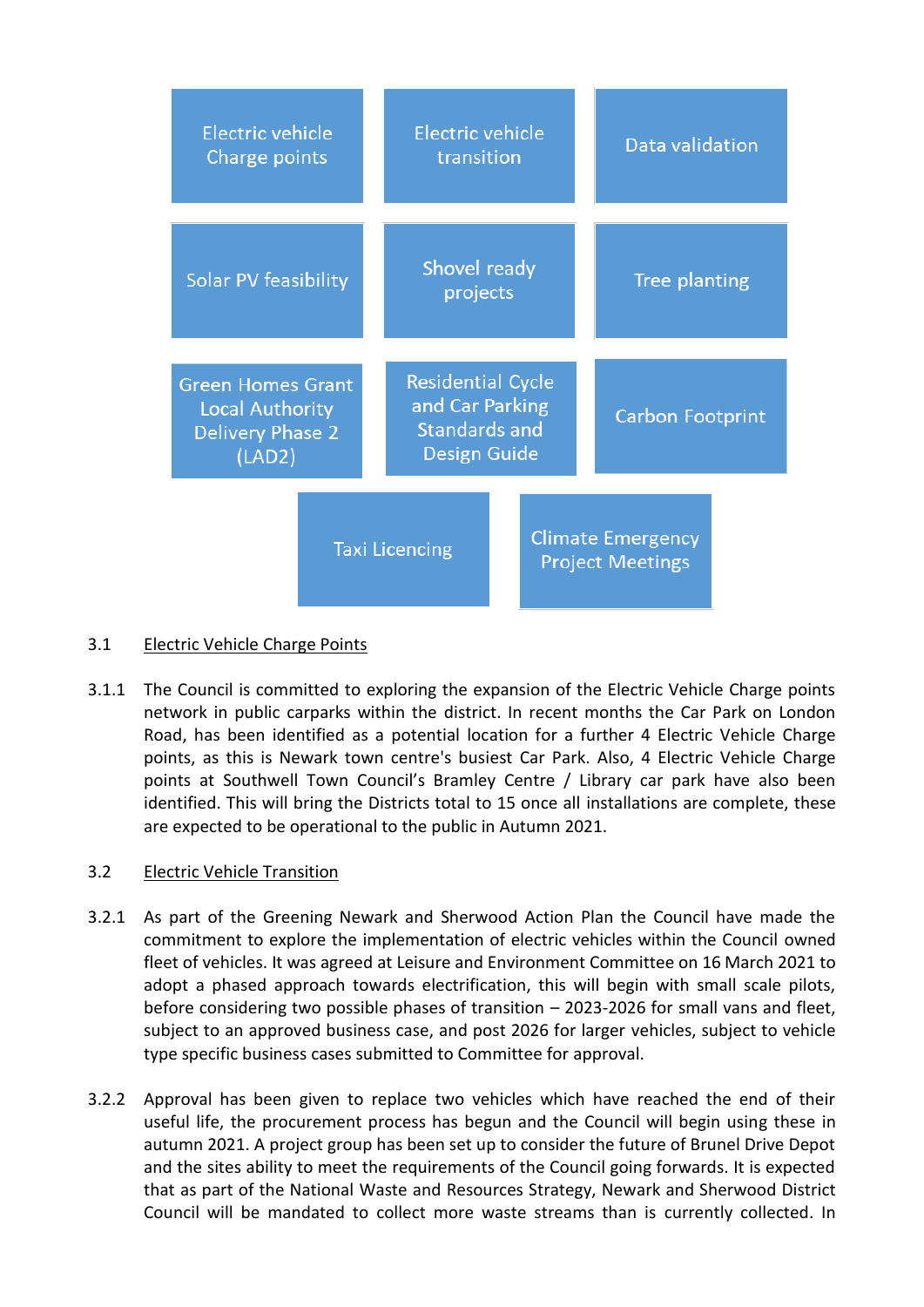order to meet these potential requirements, Brunel Drive Depot may need to store more waste vehicles on site. Also, if the pilot study of the two electric vehicles is successful further electric vehicles will need to be purchased and potentially stored and charged at the location overnight. The project group is currently considering various options to meet the requirements and develop a master plan for the future of the site.

### 3.3 Data Validation

- 3.3.1 The council are currently seeking to streamline our carbon footprint calculation to gain further insight and more detailed picture of the Councils carbon footprint. As part of the Greening Newark and Sherwood Action Plan, we are committed to improving the data collection processes currently in place. An internal audit of the Council's current method of energy data collection and how data is validated has taken place. How this is carried out in the future is essential for carbon management and an accurate calculation of the Councils carbon footprint. The process has highlighted the importance of improving data collection and collation for the Council's ongoing response to the climate emergency.
- 3.3.2 There is currently an ongoing project to implement a defined process for energy management and utility data collection, the new process involves the enhancement of current methods and the introduction of new stages involving the development of a spreadsheet considering seasonal variations in energy and water consumption. It is proposed that energy databases will also be utilised to ensure accurate energy billing. This new proposed process is currently under review, this will be approved by relevant Business Managers.

### 3.4 Solar PV Feasibility

- 3.4.1 The Council have produced a tender document and are in the process of appointing external support in looking at the rollout out of photovoltaics on Council buildings. One of the principal sources of the Council's carbon footprint comes from its estate and this work will help the Council to understand the capital costs, payback and carbon reduction impact from generating energy through sustainable sources.
- 3.4.2 Our Leisure Centres in particular, are the principle emitters in the Council's estate given their high energy needs. However, the feasibility will go beyond just the leisure centres and look at a range of buildings, including the Brunel Drive Depot, National Civil War Centre and Palace Theatre, the Newark Beacon and The Buttermarket amongst others. An assessment of the intricacies involved in expanding the current solar PV installation on Castle House will also be carried out by the appointed contractors. This will enable us to make an informed decision on which sites to proceed with and prioritise for solar PV installation on our corporate and leisure buildings.
- 3.4.3 The first phase of the project involves the desktop study and modelling of the selected sites, individual site visits and the development of a detailed study providing clear advice on viable solar PV array options, installation considerations and to produce a package of works and comprehensive installation details including prospective installation costs and a site by site business case. This will enable Newark and Sherwood District Council to make an informed decision regarding which sites to progress with based upon recommendations provided by the appointed consultants who are experts in the field.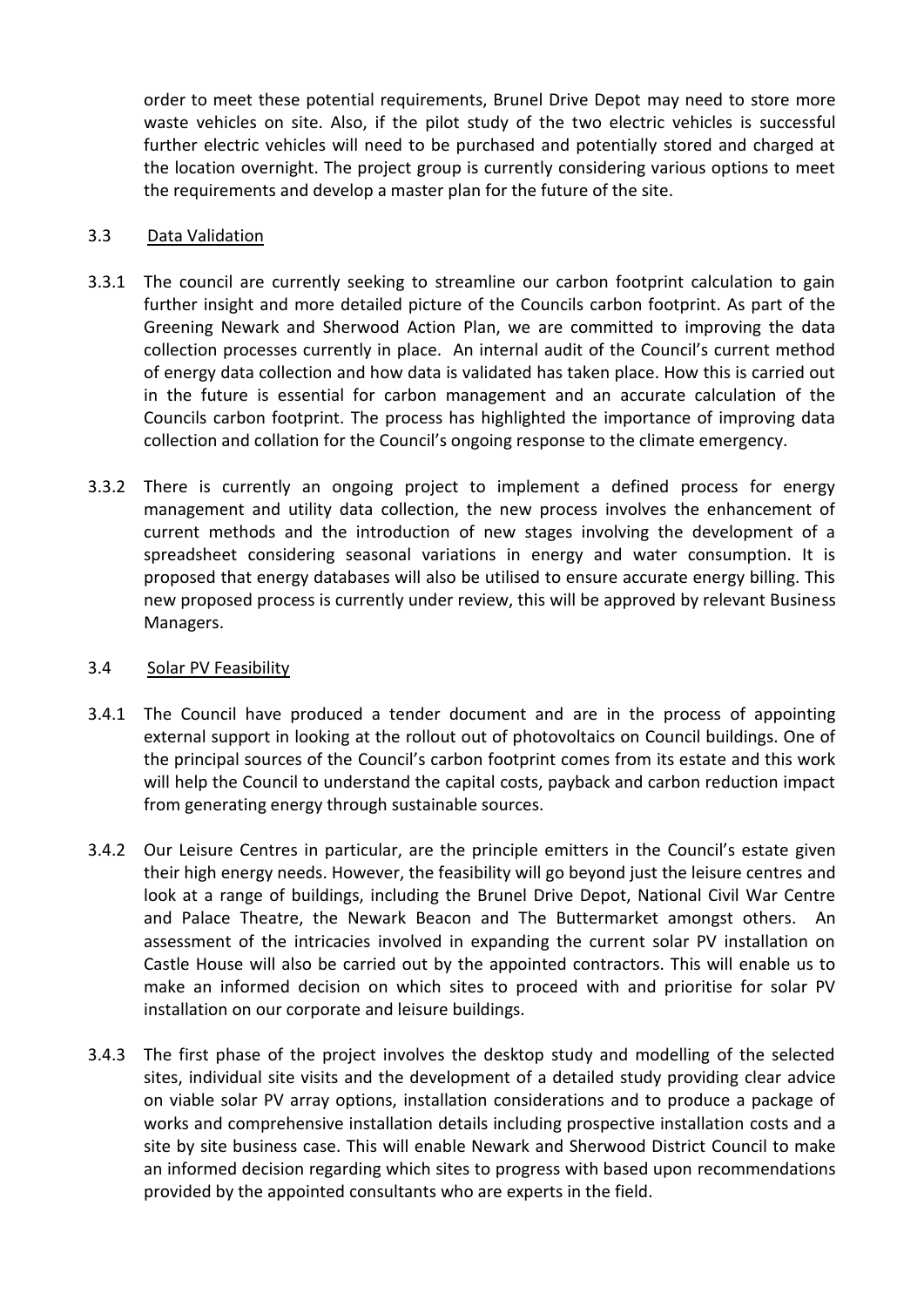- 3.4.4 The consultant will provide indicative estimated installation costs and payback periods to the Council, this will then be brought back to Policy and Finance Committee for approval for funding for the installation of solar PV on a range of our corporate and leisure buildings. Should the Council wish to progress with the installation then procurement support in the development of a specification document based on design elements from the first phase and project management of the successful installer will be provided by the contractor, ensuring the forecasted benefits from phase one are realised.
- 3.4.5 By investing in feasibility studies it enables Newark and Sherwood District Council to create workable and 'shovel ready' projects should funding opportunities become available.

### 3.5 Shovel Ready Projects

3.5.1 In order to be more prepared for national government grant funding applications, the Council have committed to exploring a range of carbon reduction and energy efficiency projects across a range of our corporate and leisure buildings. By obtaining a range of good quality quotes for works the Council will be more equipped for rounds of national Government funding than we are currently. This will also enable forward-thinking with regards to future budget allocations and future proofing the Council in the development of a more sustainable and carbon conscious environment. To achieve this the Asset Management team are currently obtaining quotes for the replacement of the biomass boilers and gas boiler at the Newark Beacon with a low carbon alternative as the current heating system is due for replacement. LED lighting upgrades across all of our corporate and leisure sites are also being considered and costed as part of this.

### 3.6 Tree Planting

3.6.1 As part of the Community Plan and Climate Emergency Strategy the Council have committed to planting 10,000 trees by 2023. During the 2020/2021 planting season 5,997 trees were planted in total, over 2,500 of these trees were given away to residents or parish/community groups. A further 3,355 trees have been planted in five locations in Newark, 8 trees were planted at Chuter Ede School as part of the Christmas tree recycling scheme and Chatham Court as part of the Safer Streets campaign. Newark & Sherwood District Council are committed to ensuring that the right tree is planted in the right place, in order to achieve this, the Environmental Services team utilise The Woodlands Trust's checklist, this is also helping to develop, plan and inform our Emergency Tree Plan which is currently in the process of being developed. The England Tree Strategy which is due for release will also inform our plan and will set out policy priorities to deliver our ambitious tree planting programme. It will focus on expanding, protecting and improving our woodlands, and how trees and woodlands can connect people to nature, support the economy, combat climate change and recover biodiversity.

## 3.7 Green Homes Grant Local Authority Delivery Phase 2 (LAD2)

3.7.1 A total of £59.95 million grant funding for The Midland Energy HUB has received been received of this the Council have been allocated £724,850 of funding to deliver a project which enables cost saving for householders, carbon reduction, creates green jobs via use of Regional Energy Hubs and ultimately improves the quality of homes by increasing the EPC ratings of the properties.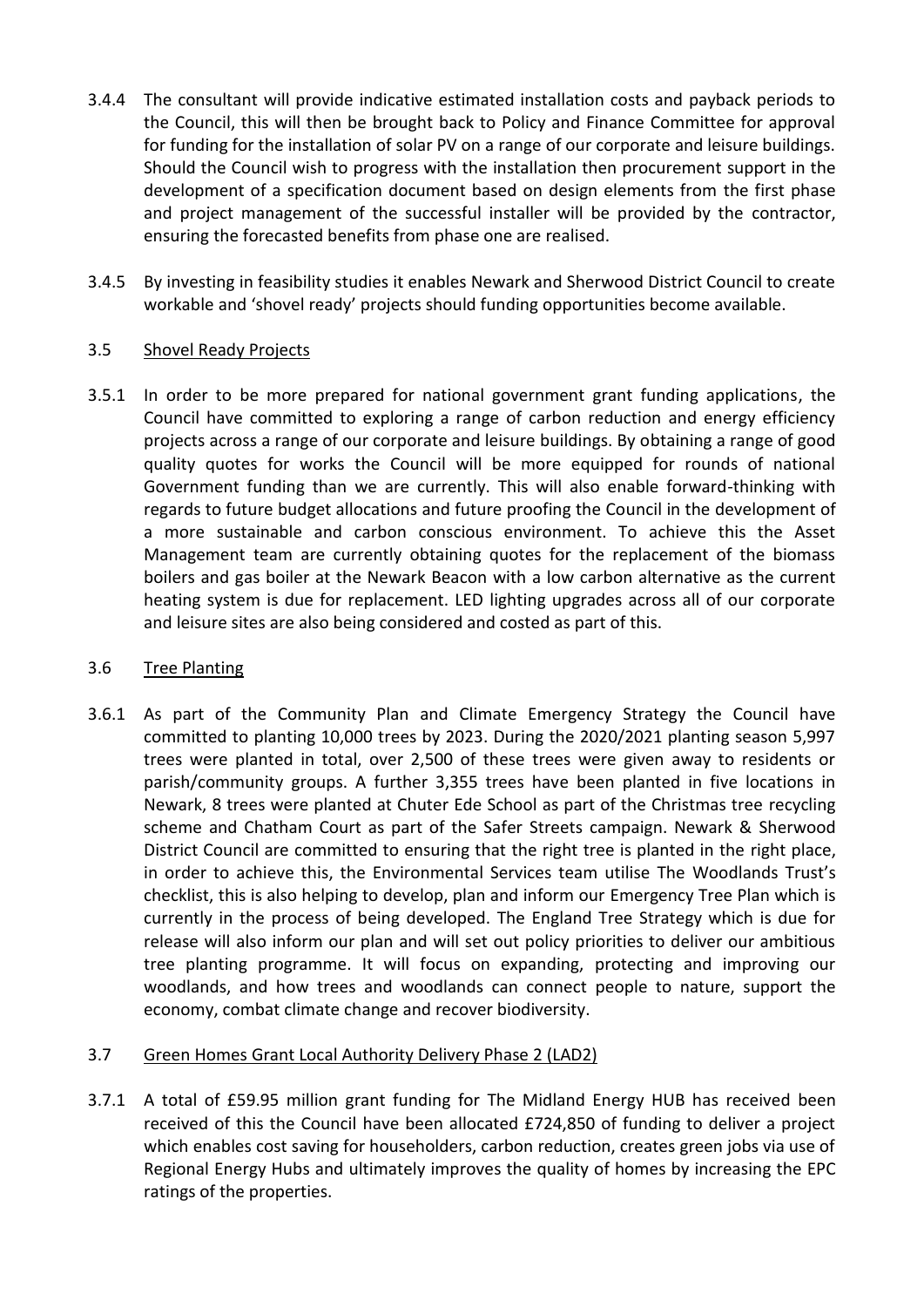- 3.7.2 Through the implementation of this project the Council have been able to identify those residents in the district who are most likely in fuel poverty and will benefit most from energy efficiency updates. This also incorporates residents living in the worst quality offgas grid homes contributing towards the phasing out of carbon intensive fossil fuel heating
- 3.7.3 The Council have developed a partnership with Eon to deliver the LAD 2 programme of works due for completion 31st December 2021 comprising of 53 properties from the private market and 20 properties from the Council's housing stock. The latter will be focused on the installation of solar PV to improve EPC ratings of properties from a Band D to a Band C rating, this project will provide low income households with up to £10,000of environmentally friendly home improvements. Given the large geographical area of Newark & Sherwood District Council and relatively small number we are doing; we have had to focus on two areas. The two areas chosen have the highest percentages of residents living in fuel poverty and multiple deprivation indicators strongly suggesting that most of the households to be targeted have low incomes and will meet the schemes application requirements.

### 3.8 Residential Cycle and Car Parking Standards and Design Guide

3.8.1 The new Residential Cycle and Car Parking Standards and Design Guide was adopted at Economic Development Committee on 16 June 2021; all residential developments are encouraged to provide secure and undercover cycle parking provision in accordance with the recommended standards below.

| <b>Recommended Cycle Parking Standard</b> |                           |  |  |  |  |
|-------------------------------------------|---------------------------|--|--|--|--|
|                                           | <b>Cycle Parking</b>      |  |  |  |  |
| 1 bedroom dwellings                       | Min. 1 space per dwelling |  |  |  |  |
| 2 & 3 bedroom dwellings                   | Min. 2 space per dwelling |  |  |  |  |
| 4 + bedroom dwellings                     | Min. 3 space per dwelling |  |  |  |  |

- 3.8.2 Provision of cycle parking in Town Centre locations will be encouraged to be in line with the table above. If cycle parking is not to be provided in town centre locations (for example due to site-specific constraints relating to the reuse of historic buildings or change of use proposals), it is recommended that an explanation as to why is included in the supporting Design and Access Statement or other supporting application documents.
- 3.8.3 The use of garages for cycle parking will only be acceptable where it can be demonstrated both cycles and cars can be stored simultaneously. In the case of flats and other multioccupancy buildings, it is expected that each residential unit to have its own secure cycle storage area to offer maximum security for residents' bicycles and their cycling equipment. It is however recognised that this might not always be possible (for example the reuse of historic buildings or change of use proposals).
- 3.8.4 In relation to Electrical Vehicle Charging Infrastructure, it is recommended that each dwelling with a garage or dedicated parking space within its curtilage shall be provided with an electric vehicle charging point. Where this is not possible to achieve, it is recommended that a dummy charger is installed to enable convenient installation of a charging point on plot at a later date, each installed charge point is required to be in an easily accessible location.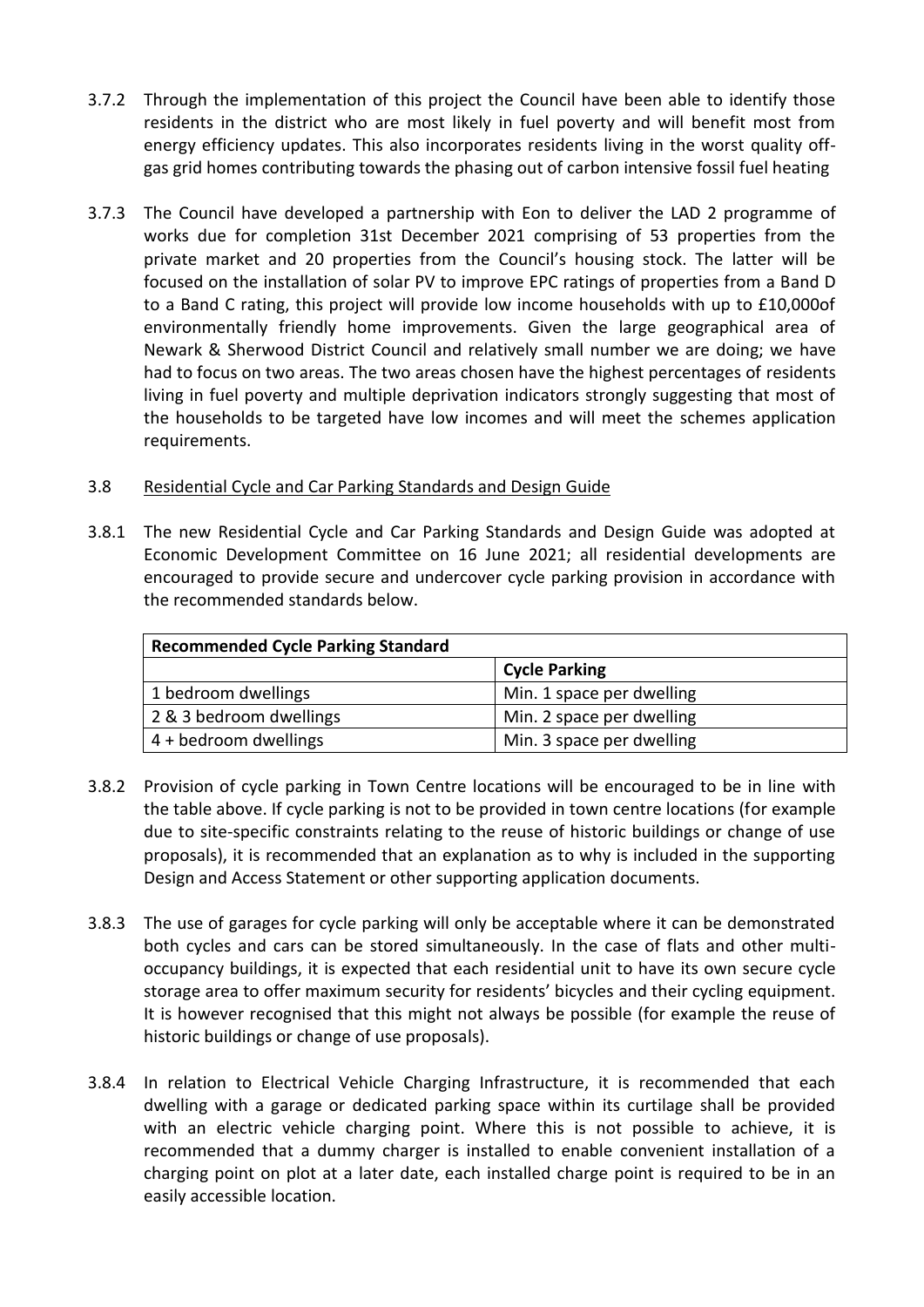3.8.5 The intention of this guide is to encourage people to cycle more for short distance trips to improve the health and wellbeing of residents, improve air quality, and reduce fuel emissions and release road capacity for those using cars for longer journeys. The District Council will expect new development proposals to demonstrate a high standard of sustainable design that both protects and enhances the natural environment and contributes to and sustains the rich local distinctiveness of the District, whilst meeting our objectives within the Community Plan and Greening Newark and Sherwood Action Plan.

### 3.9 Carbon Footprint

3.9.1 The Council are committed to recording our carbon footprint on an annual basis, our carbon footprint will be reported in September 2022 to. Data will be collected on an annual basis from various departments within the Council from May – June. This will then be calculated to determine our annual carbon footprint.

### 3.10 Taxi Licencing

3.10.1 Within the Greening Newark & Sherwood Action Plan, the Council commits to considering a reduction in Taxi Licencing fees for low carbon vehicles. This was due to take place in 2020, however, due to the Covid-19 Pandemic there has been a substantial reduction in members of the public utilising taxi services. The intention is for Public Protection colleagues to take a report to the General Purposes Committee (responsible for taxi licensing) in March 2022 on this issue. Although in its early stages the officers are looking at the policy for the specification of taxi vehicles including hybrid or electric vehicles and specifying emission limits for the taxi fleet. There will also be consideration of offering lower fees for lower emission vehicles.

### 3.11 Climate Emergency Project Meetings

3.11.1 A working group of internal members of staff has been set up to encourage the sharing of environmental related actions and activities taking place in various directorates. This meeting currently happens on a quarterly basis. This gives members of staff a forum for sharing good news stories, current workload and carbon reduction and environmentally focused activities, this meeting is also attended by our Communications Team to ensure that the information shared in the project meeting is communicated out through our social media channels.

## **4.0 Equalities Implications**

4.1 There are no equalities implications envisaged within the projects discussed in this report.

## **5.0 Digital Implications**

5.1 Whilst there has been no digital implications identified there may be associated software requirements once feasibility studies have been completed and have been further explored by Newark & Sherwood District Council. The implications shall be considered as deemed appropriate. Furthermore, the ICT & Digital Services team will work to with the Environmental Policy and Projects Officer to reduce the technology carbon footprint for Newark & Sherwood District Council.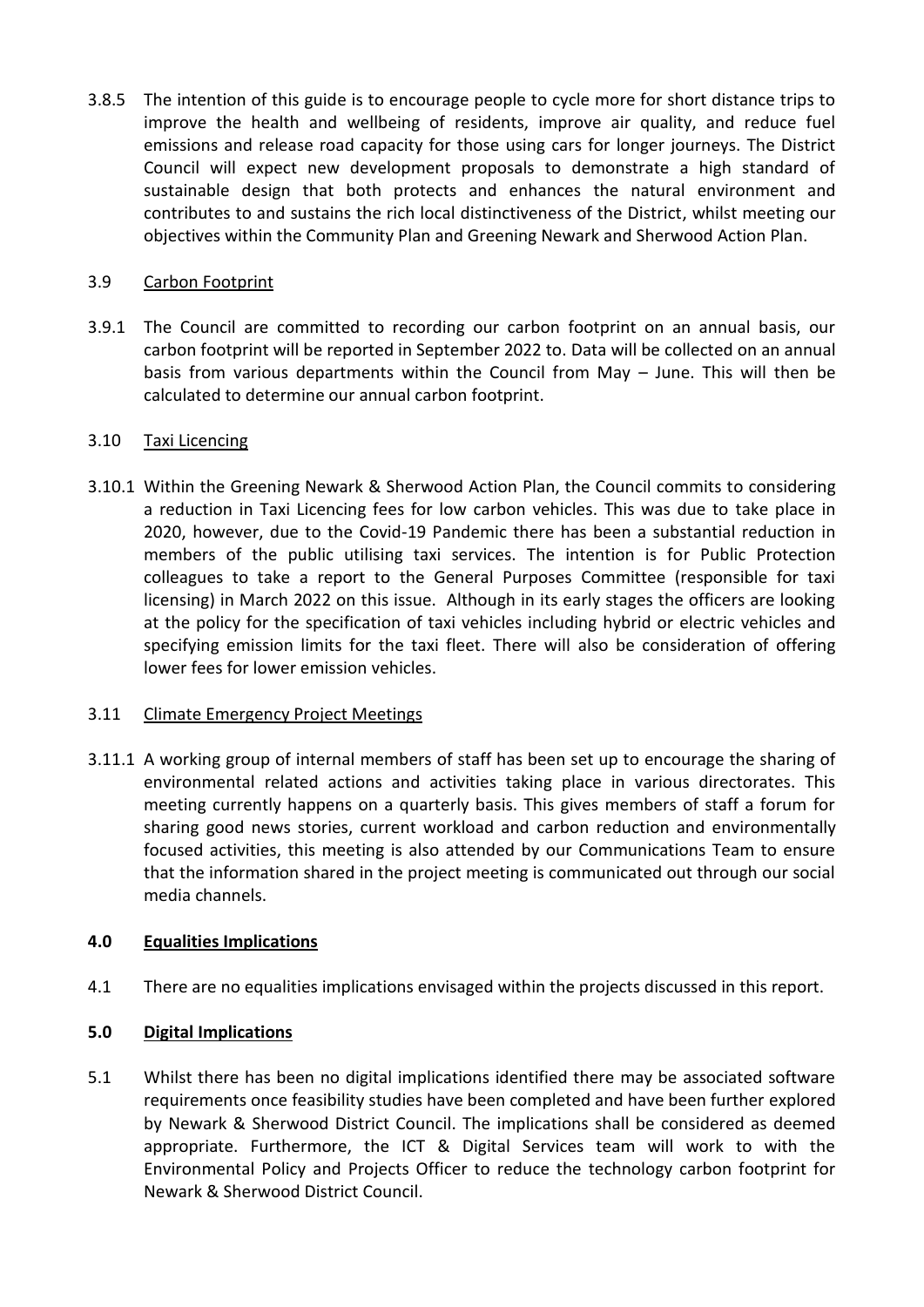## **6.0 Financial Implications FIN21-22/5770**

| <b>Climate Change</b>                          |           |           |           |           |               |
|------------------------------------------------|-----------|-----------|-----------|-----------|---------------|
|                                                | $21 - 22$ | $22 - 23$ | $23 - 24$ | $24 - 25$ | <b>Totals</b> |
| <b>Current Budget within Capital Programme</b> | 105,000   | 75,000    | 75,000    | 75,000    | 330,000       |
| <b>Funded by:</b>                              |           |           |           |           |               |
| <b>Capital Receipts</b>                        | 0         | 0         | 75,000    | 75,000    | 150,000       |
| Borrowing                                      | 75,000    | 75,000    | 0         | 0         | 150,000       |
| <b>Capital Reserves</b>                        | 30,000    | 0         | 0         | 0         | 30,000        |
| <b>Total Funding</b>                           | 105,000   | 75,000    | 75,000    | 75,000    | 330,000       |
|                                                |           |           |           |           |               |
| <b>Allocated to Specific Projects</b>          |           |           |           |           |               |
| Solar Panals                                   | 30,000    | 0         | 0         | 0         | 30,000        |
|                                                |           |           |           |           |               |
|                                                |           |           |           |           |               |
| <b>Balance Unallocated</b>                     | 75,000    | 75,000    | 75,000    | 75,000    | 300,000       |
|                                                |           |           |           |           |               |
| <b>Expenditure to date</b>                     |           |           |           |           | O             |

6.1 Current funding agreed for Climate change is set out below:

So far only Phase one of the solar feasibility study has been allocated specific funding, a budget of £30,000 has already been allocated to this.

A further report will be provided should the Council decide to progress with Phase 2 of the Solar feasibility study which will involve the development of a site specific installation specification document and the project management of the prospective installation of solar PV on our corporate and leisure buildings.

### **7.0 Community Plan – Alignment to Objectives**

7.1 These projects align with the Council's Community Plan objective to "Enhance and protect the district's natural environment". There is a specific activity under this objective to reduce the Council's carbon emissions by implementing an environmental strategy and carbon reduction action plan to achieve carbon neutrality. However, the Greening Newark & Sherwood Action Plan can also be considered to touch upon all objectives.

### **8.0 RECOMMENDATIONS that:**

- **a) the project update to be noted; and**
- **b) further reports providing additional progress updates on Newark & Sherwood District Council's carbon reduction journey be provided as required;**

### **Reason for Recommendations**

**To provide an update to Committee on project progress. To ensure there is engagement at committee level with the climate emergency progress**